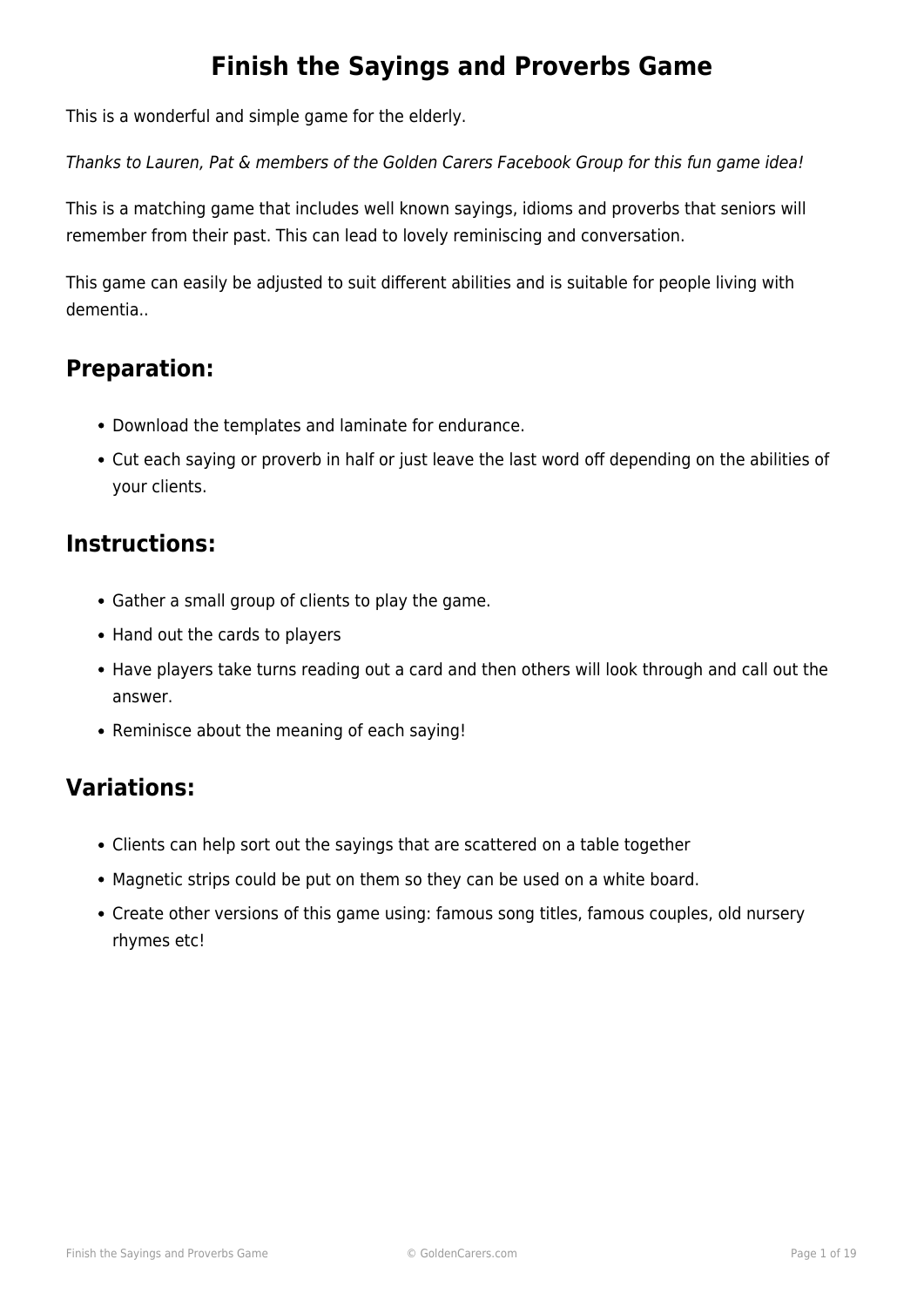### **There's no place like home**

# **As fit as a fiddle**

# **Better late than never**

# **When in Rome, do as the Romans**

#### **Practice what you preach**

#### **Easy come, easy go**

# **The early bird catches the worm**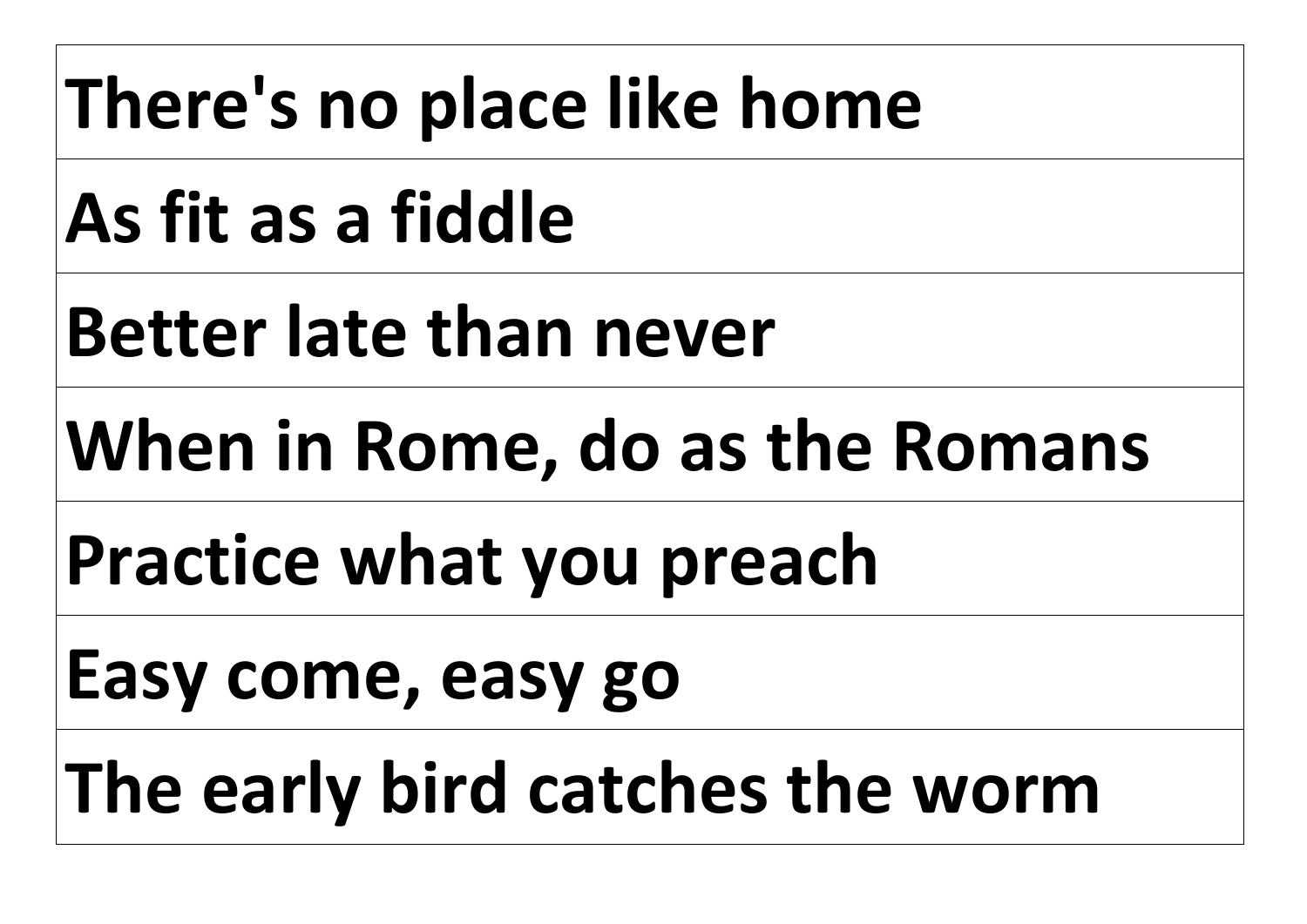#### **Jack of all trades, master of none**

**A woman's work is never done** 

**Birds of a feather flock together** 

**Two wrongs don't make a right** 

**The pen is mightier than the sword** 

**Rule of thumb** 

**Saved by the bell**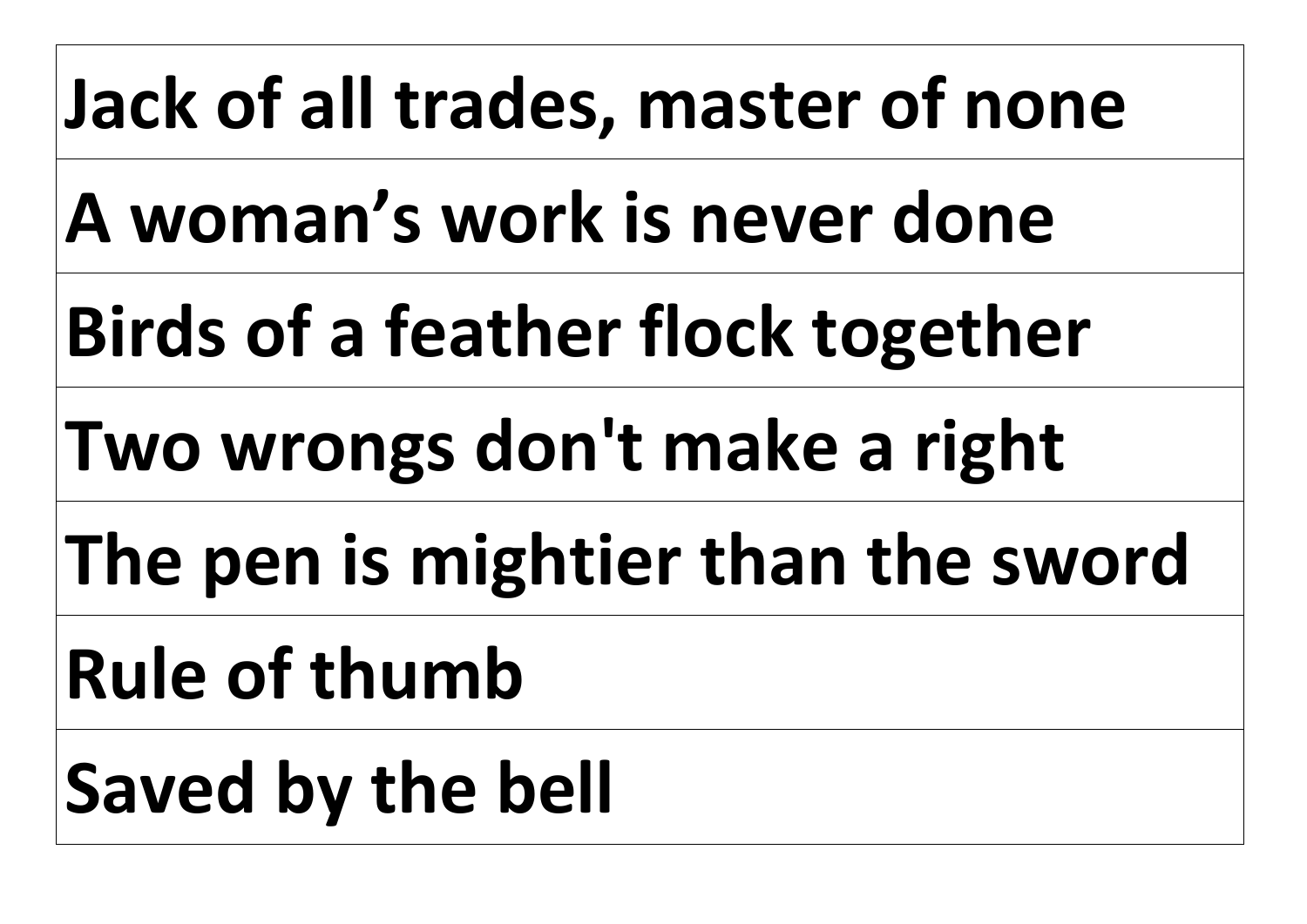# **Show your true colors**

### **Give credit where credit is due**

**Never say never** 

**Spill the beans** 

**Like father, like son** 

**First come first served** 

**You made your bed, now lie in it**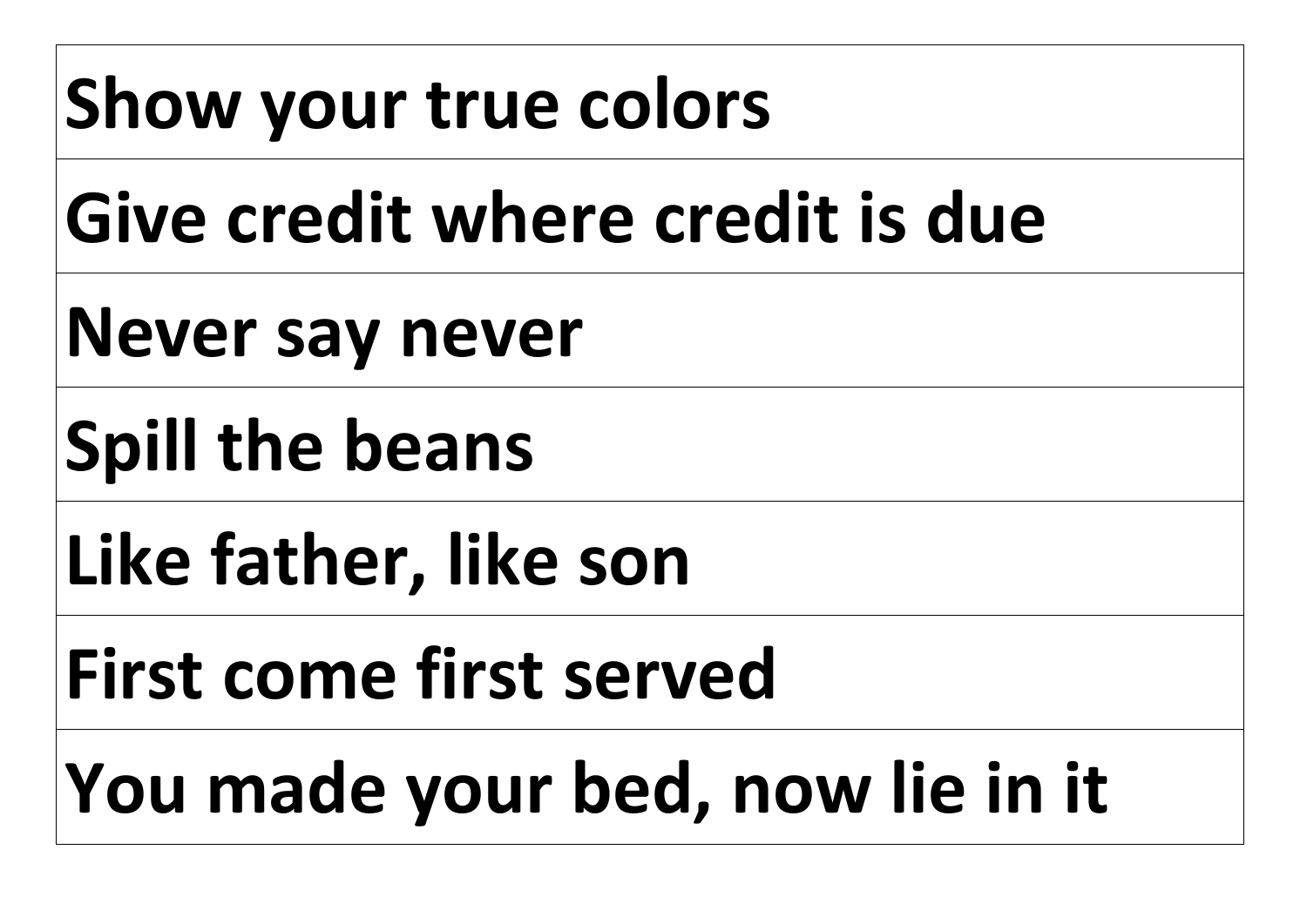#### **Laughter is the best medicine**

**Knowledge is power** 

**As bright as a button** 

**When it rains, it pours** 

**No man is an island** 

**There's no such thing as a free lunch**

**Beggars can't be choosers**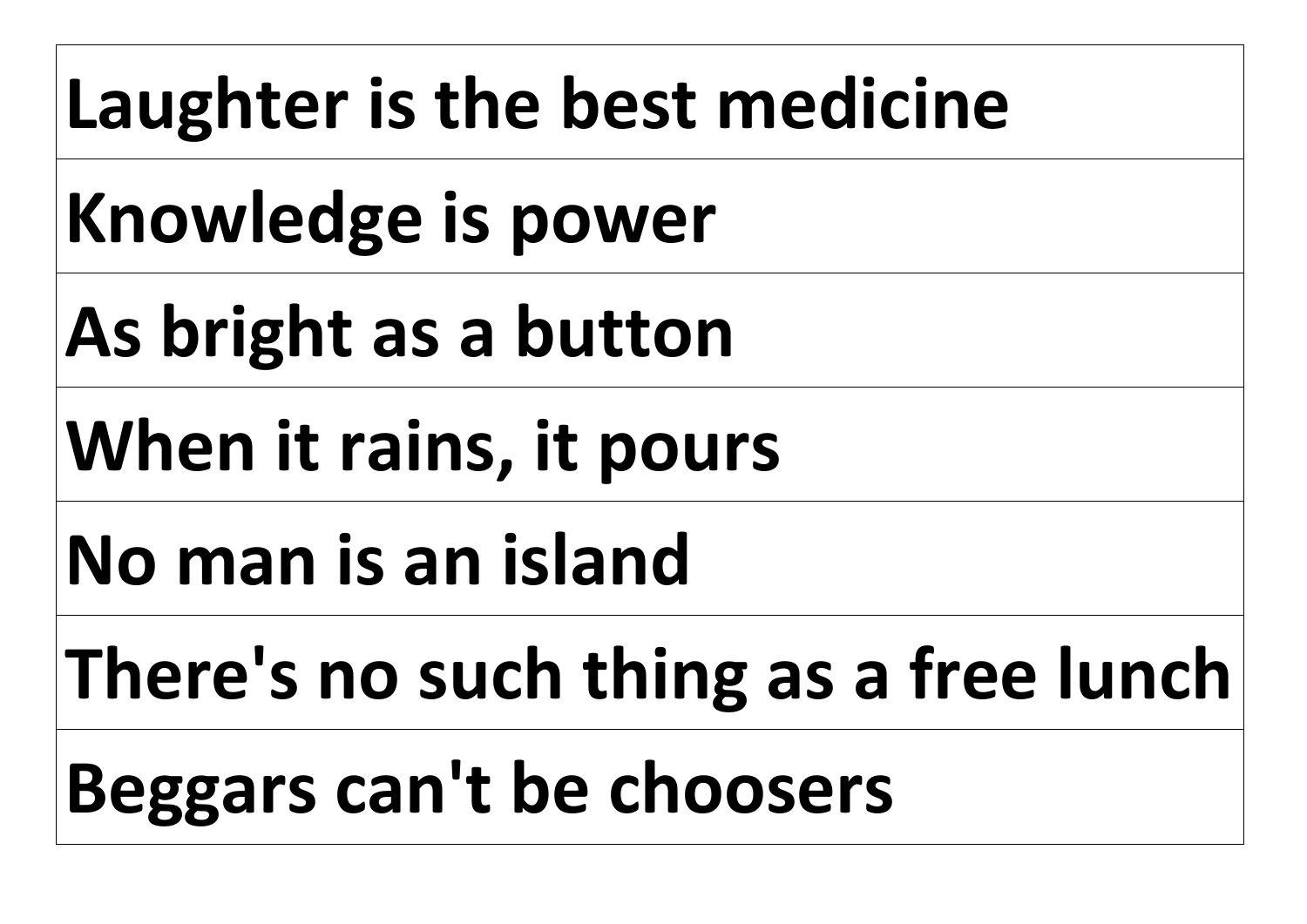# **Every cloud has a silver lining**

**Go the whole 9 yards** 

**Practice makes perfect** 

**Too many cooks spoil the broth** 

**Two's company three's a crowd** 

**Don't bite the hand that feeds you** 

**Cleanliness is next to godliness**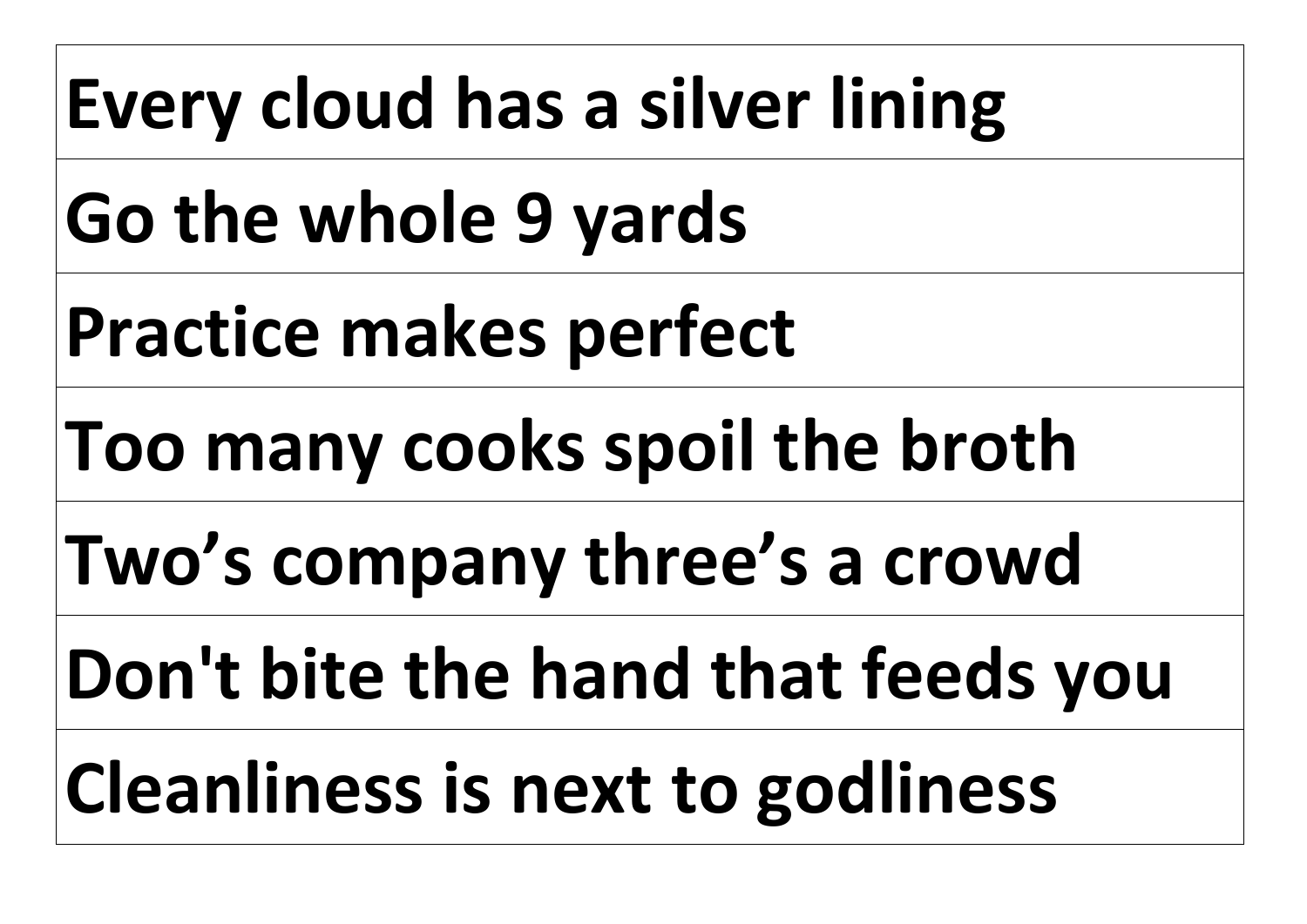# **Actions speak louder than words**

**If it ain't broke, don't fix it** 

**There's no time like the present** 

# **Fortune favors the bold**

**Blood is thicker than water** 

**Don't put too many irons in the fire**

# **Break the Ice**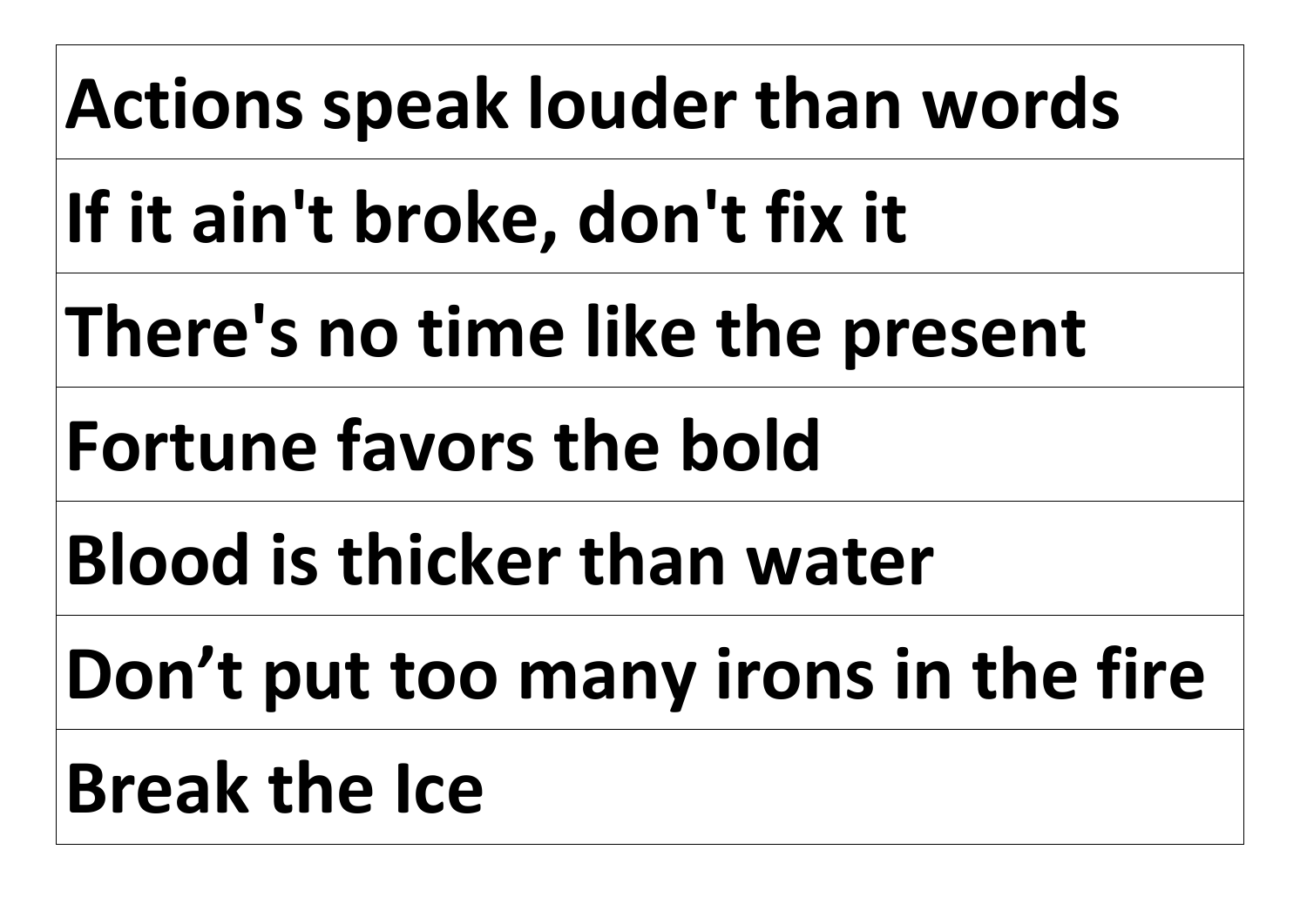#### **Pleased as punch**

**Cat got your tongue** 

**Beauty is in the eye of the beholder**

**Necessity is the mother of invention**

**A penny saved is a penny earned** 

**Familiarity breeds contempt** 

**As cool as a cucumber**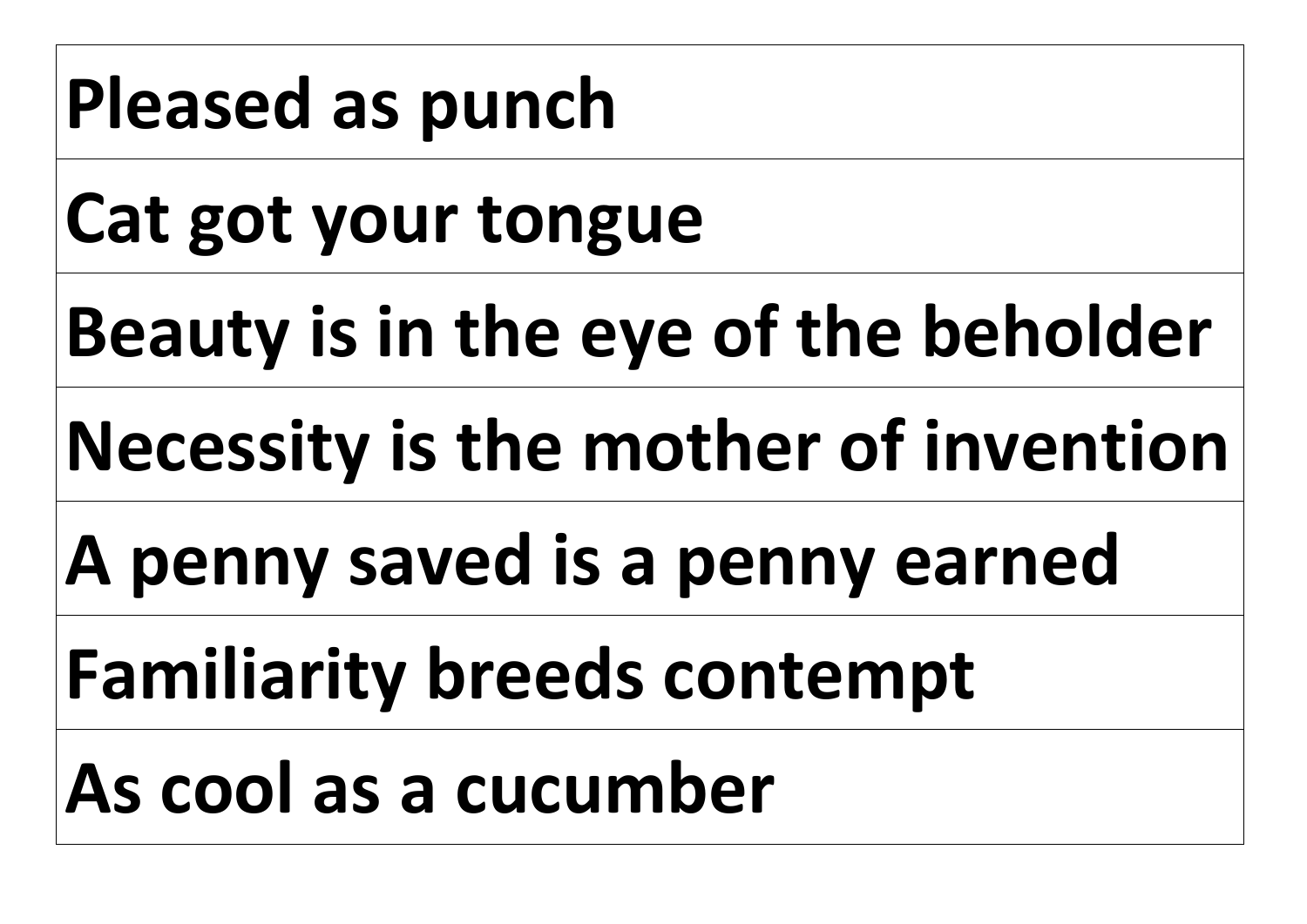# Like two peas in a pod

**It takes two to tango** 

**A penny for your thoughts** 

**As clean as a whistle** 

**Marry in haste, repent at leisure** 

**All's well that ends well** 

#### **As cold as ice**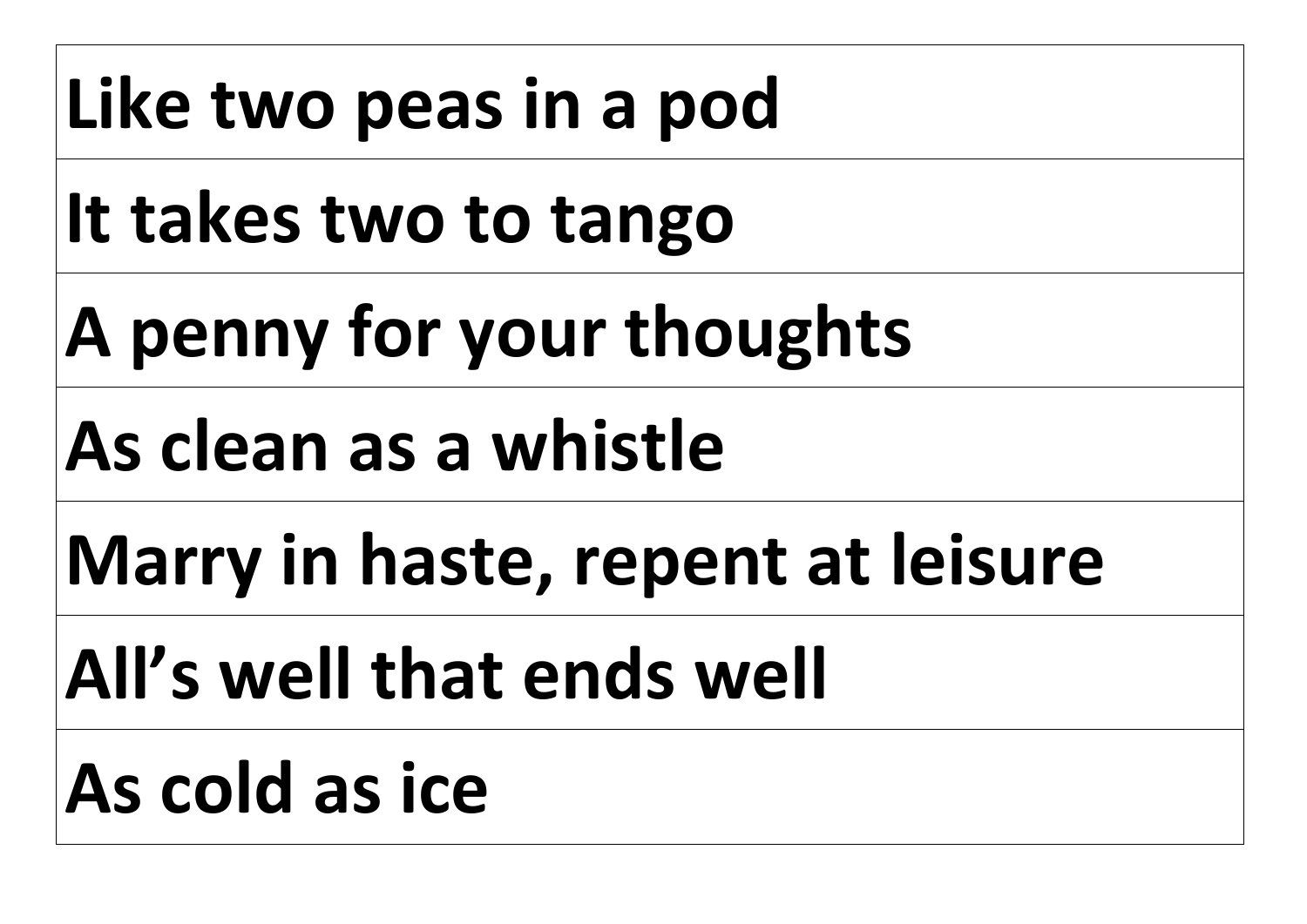# **Honesty is the best policy The benefit of the doubt Where there's smoke, there's fire Bite the Bullet The squeaky wheel gets the grease Two heads are better than one If you can't beat 'em, join 'em**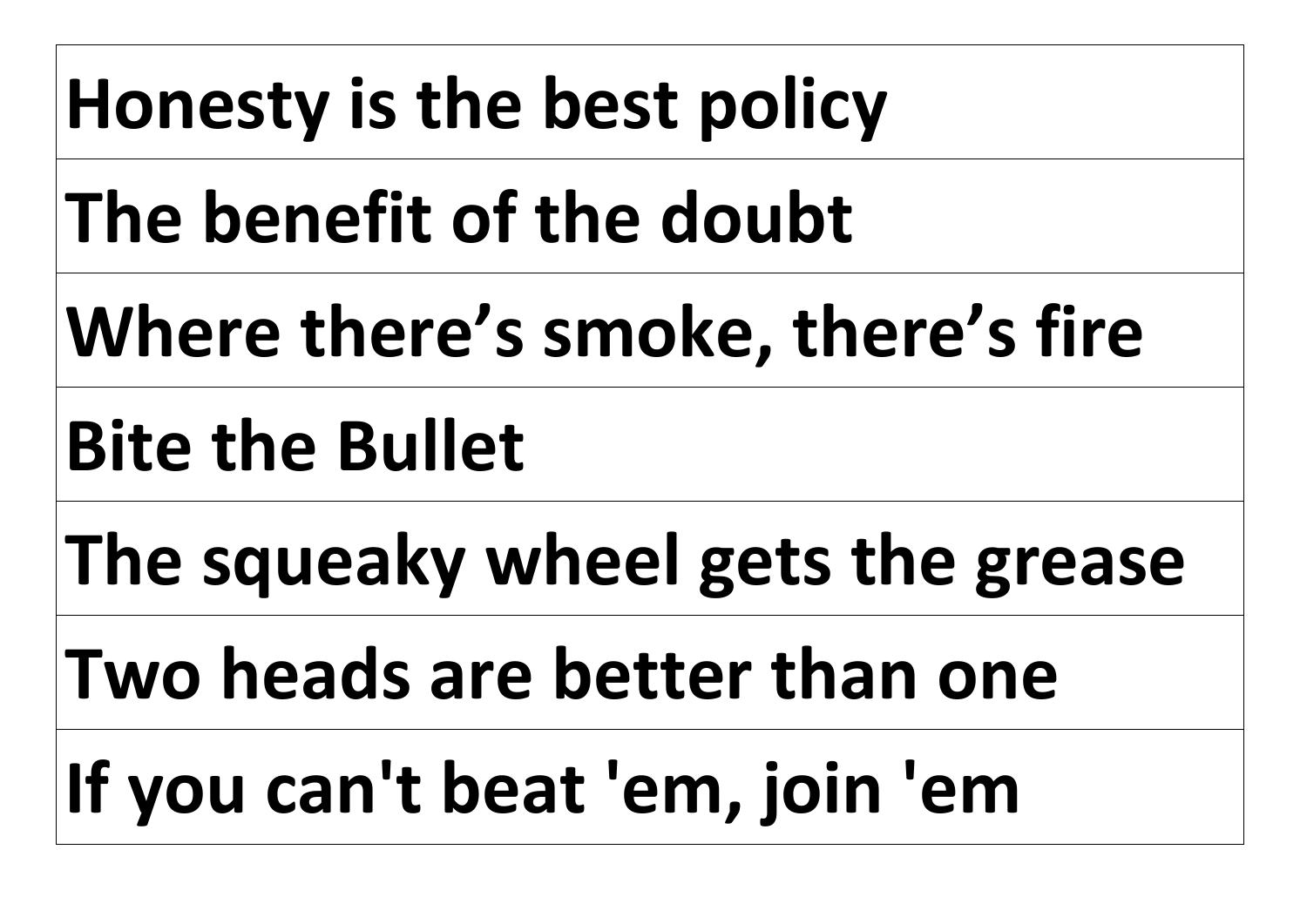# **You can't judge a book by its cover**

**It's no use crying over spilt milk** 

**Make hay while the sun shines** 

**Give the cold shoulder** 

**Let sleeping dogs lie** 

**Curiosity killed the cat** 

**Cold hands, warm heart**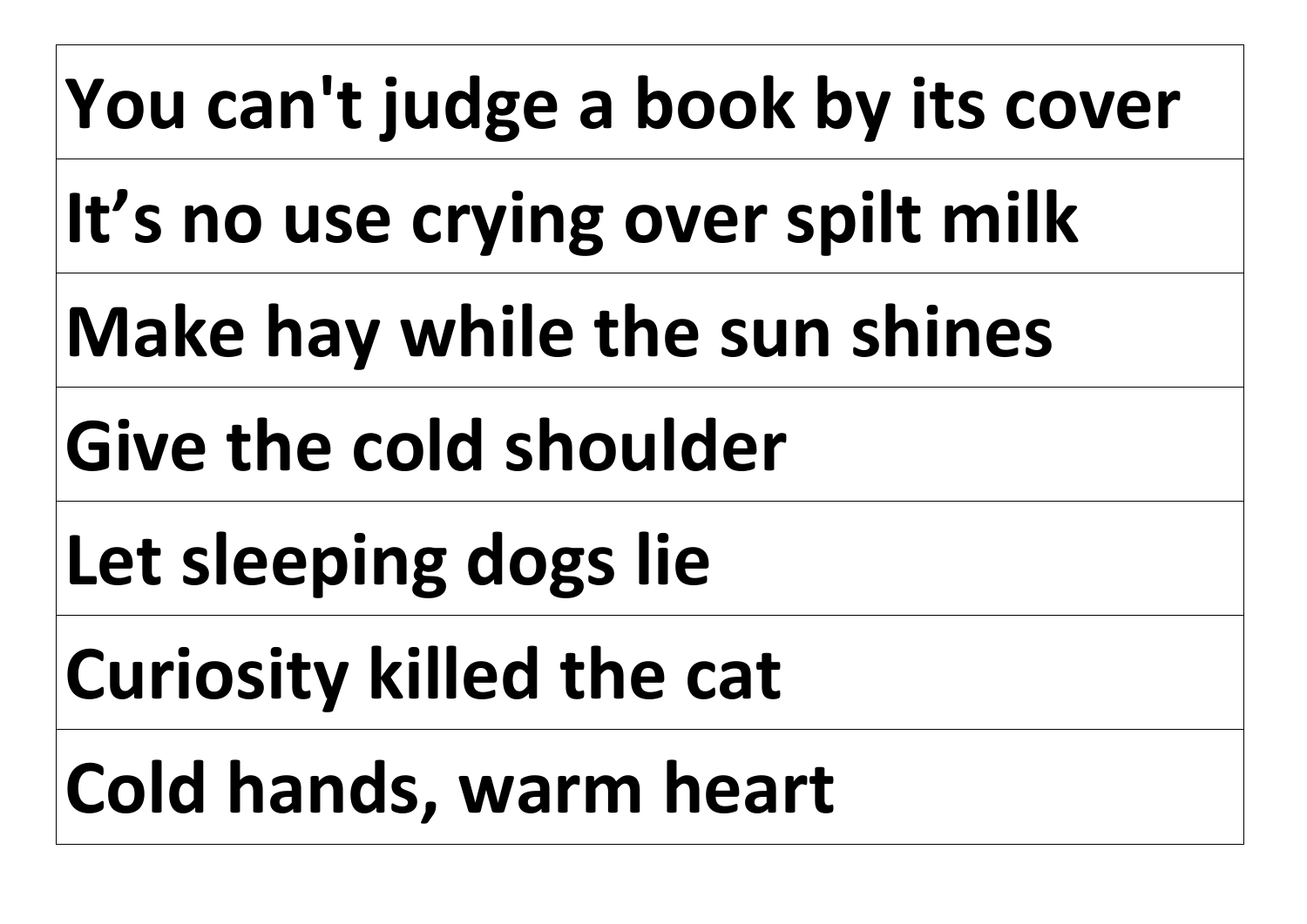# **When the going gets tough,**

**the tough get going**

**Hope for the best,** 

**but prepare for the worst** 

**People who live in glass houses** 

**should not throw stones** 

**Don't blow your own trumpet**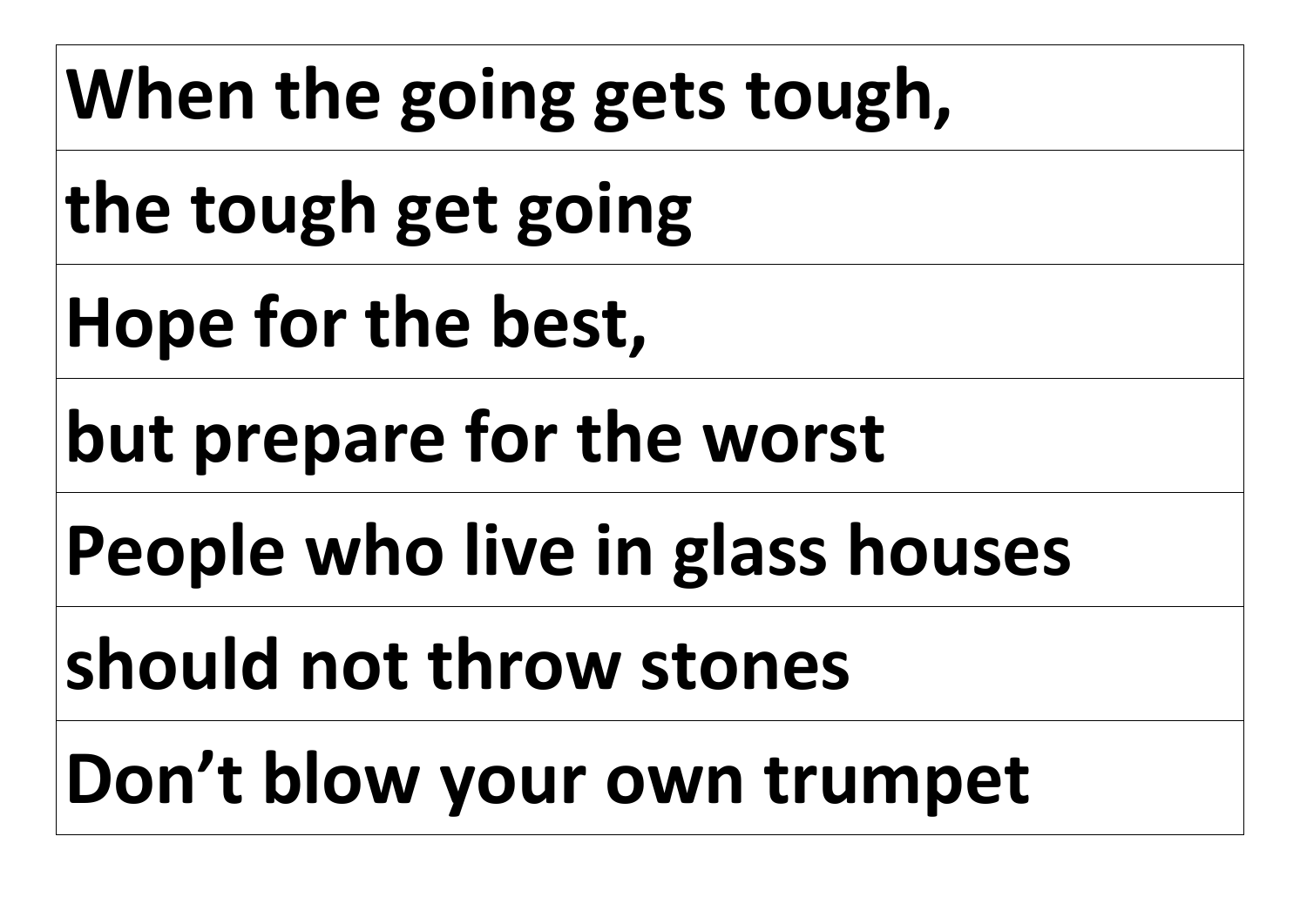# **Keep your friends close**

**and your enemies closer** 

# **All good things must come**

**to an end** 

**One man's trash** 

**is another man's treasure**

# **The best things in life are free**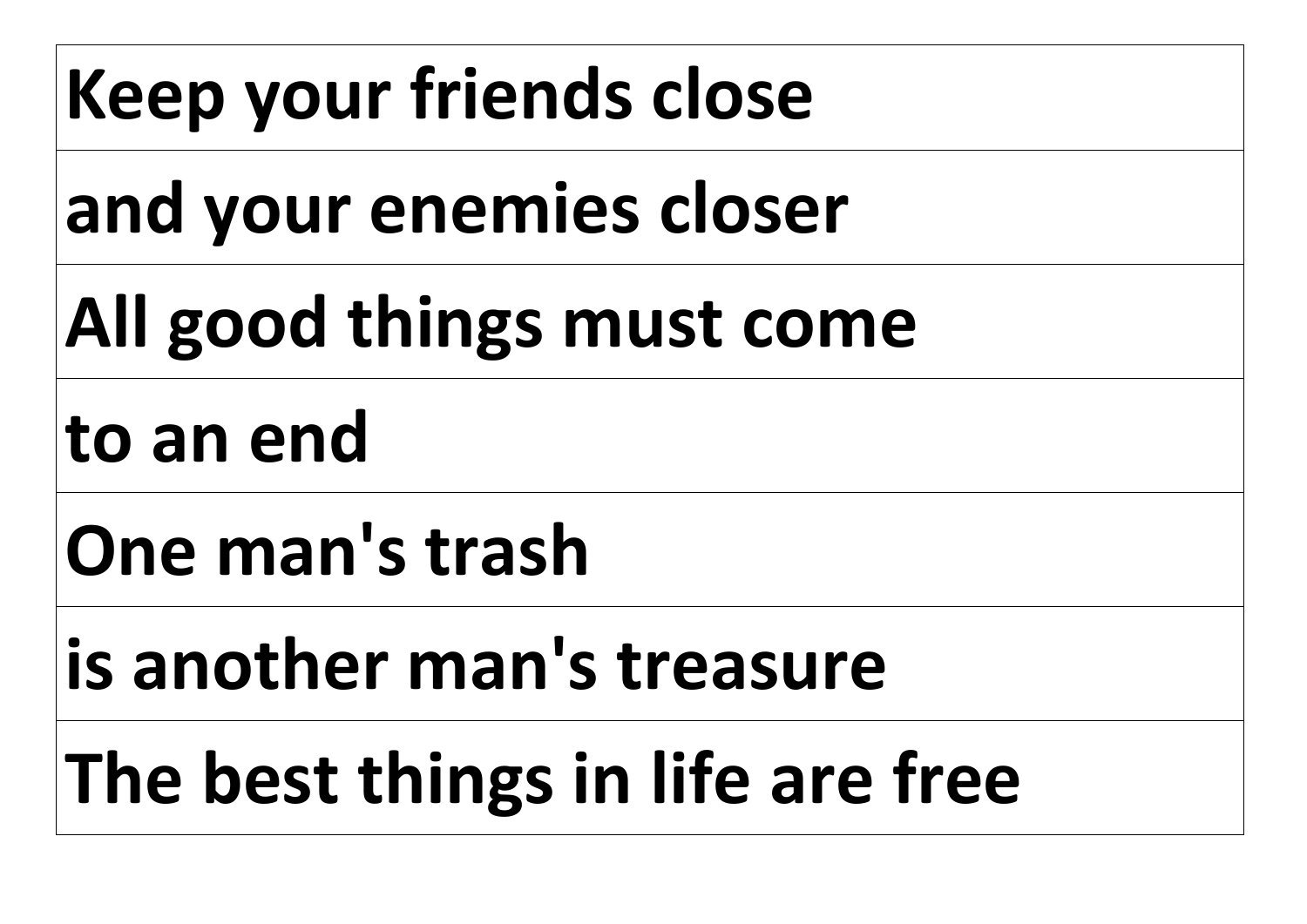# **Good things come**

**to those who wait**

**Don't put all your eggs** 

**in one basket** 

**The grass is always greener** 

**on the other side of the hill**

**His eyes are bigger than his belly**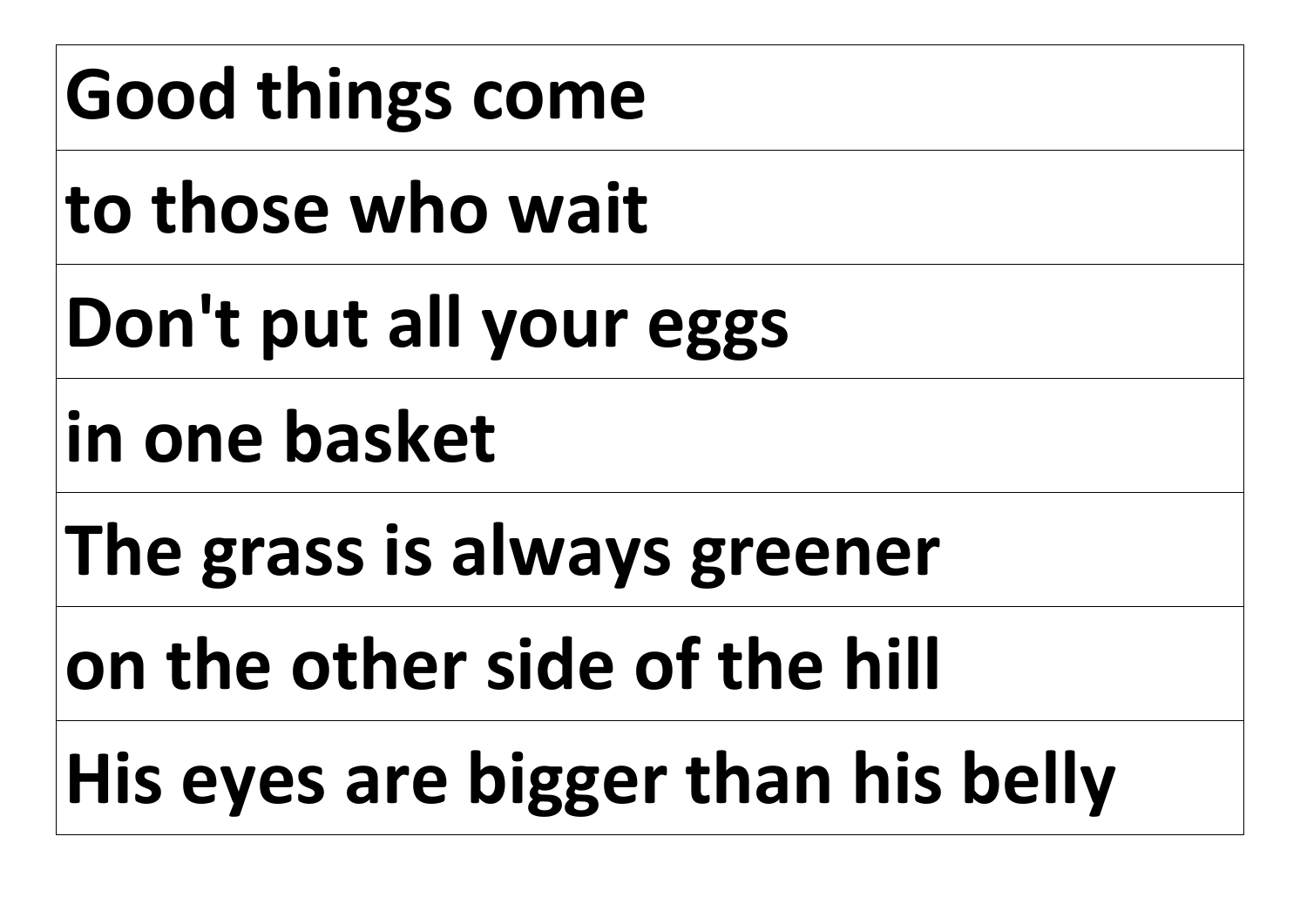# **Do unto others as you would**

**have them do unto you**

**A chain is only as strong** 

**as its weakest link**

**Absence makes the heart** 

# **grow fonder**

**You are what you eat**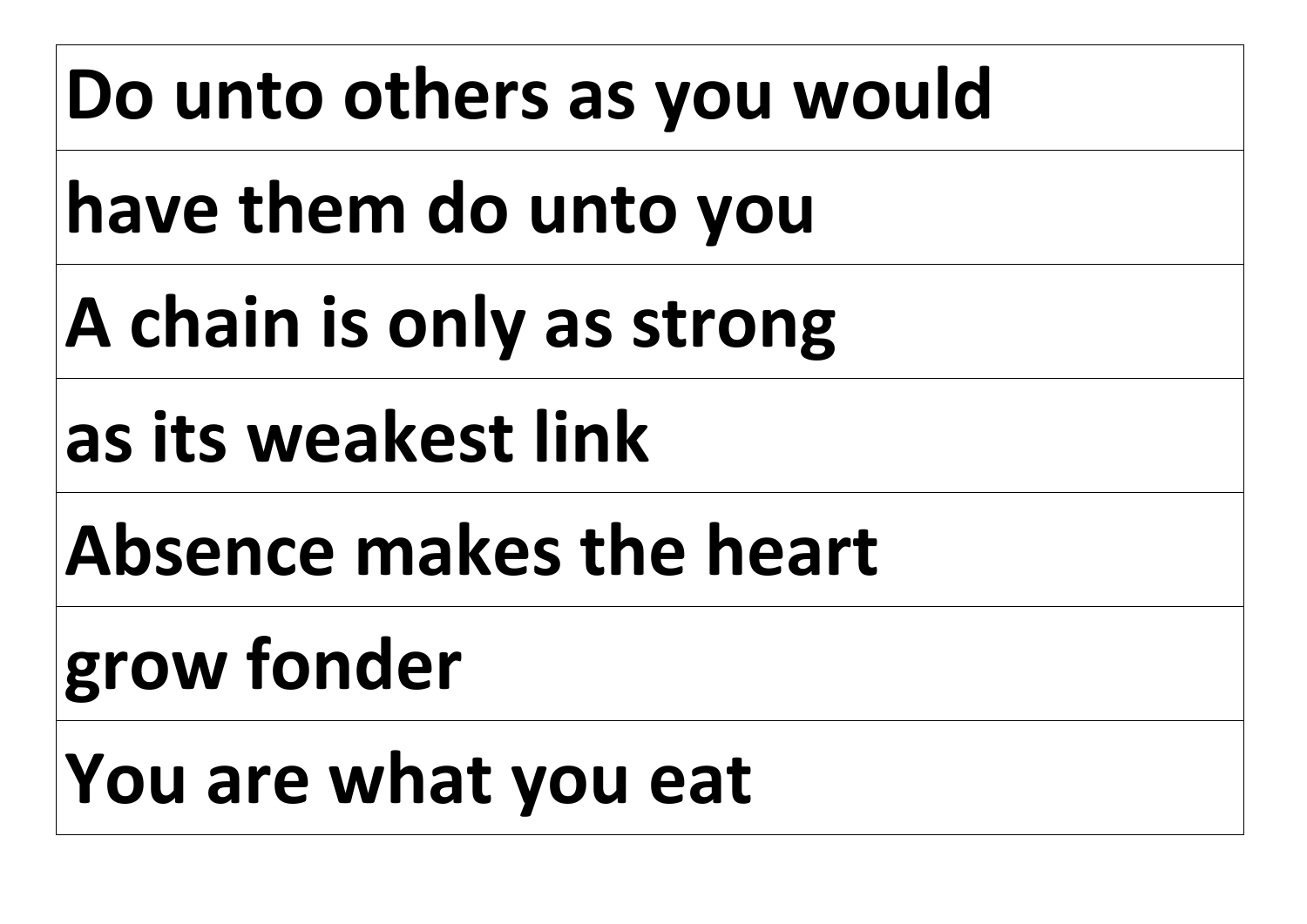# **You can lead a horse to water,**

**but you can't make him drink**

**Don't count your chickens** 

**before they hatch** 

**If you want something done right,** 

**you have to do it yourself**

**To add insult to injury**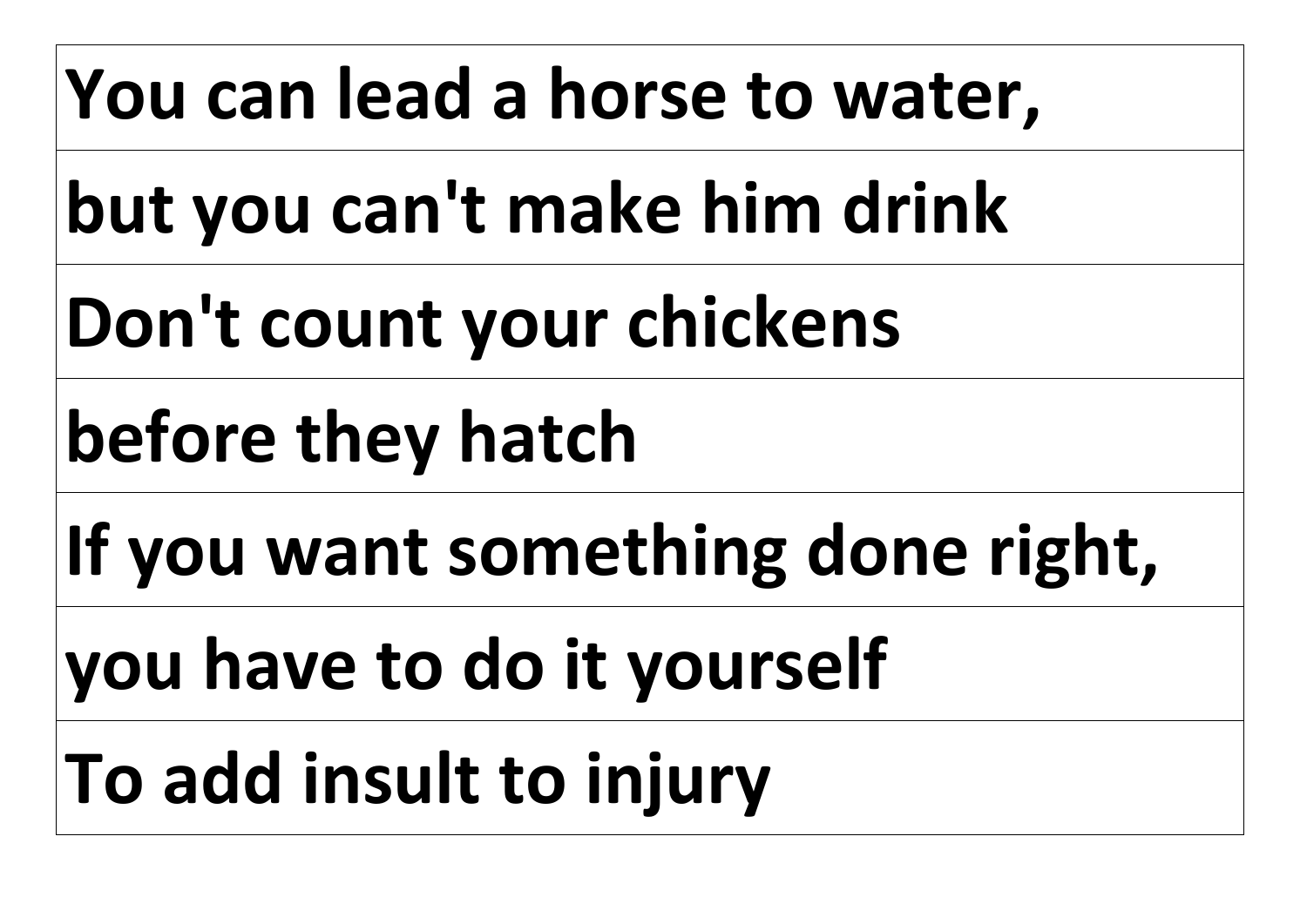# **A journey of a thousand miles**

**begins with a single step**

**Don't put off until tomorrow** 

# **what you can do today**

**You can't teach an old dog** 

# **new tricks**

# **Silence is golden**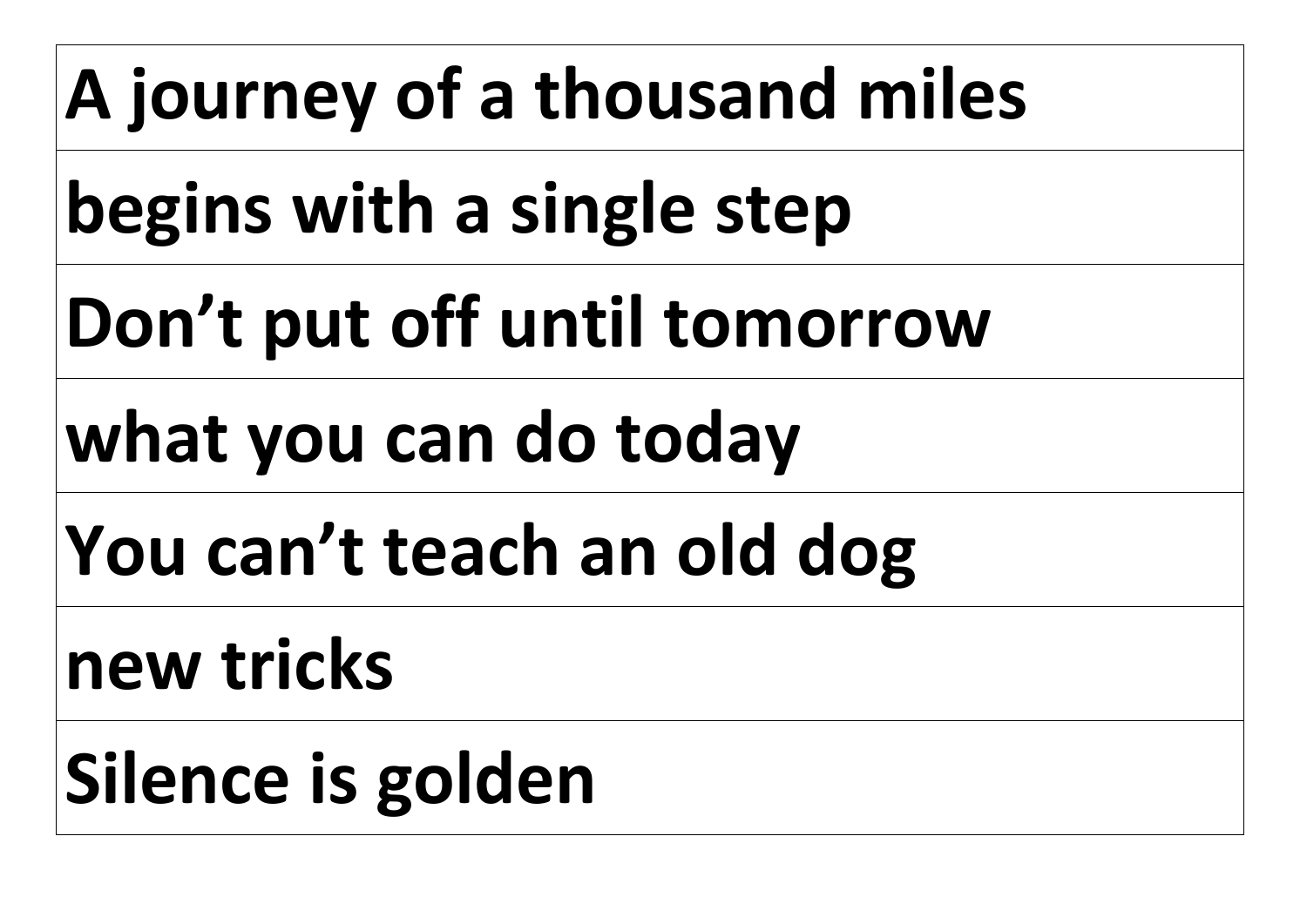# **The course of true love**

**never runs smooth** 

**If you play with fire,** 

**you'll get burned** 

**Don't throw the baby out** 

**with the bathwater**

**All's fair in love and war**